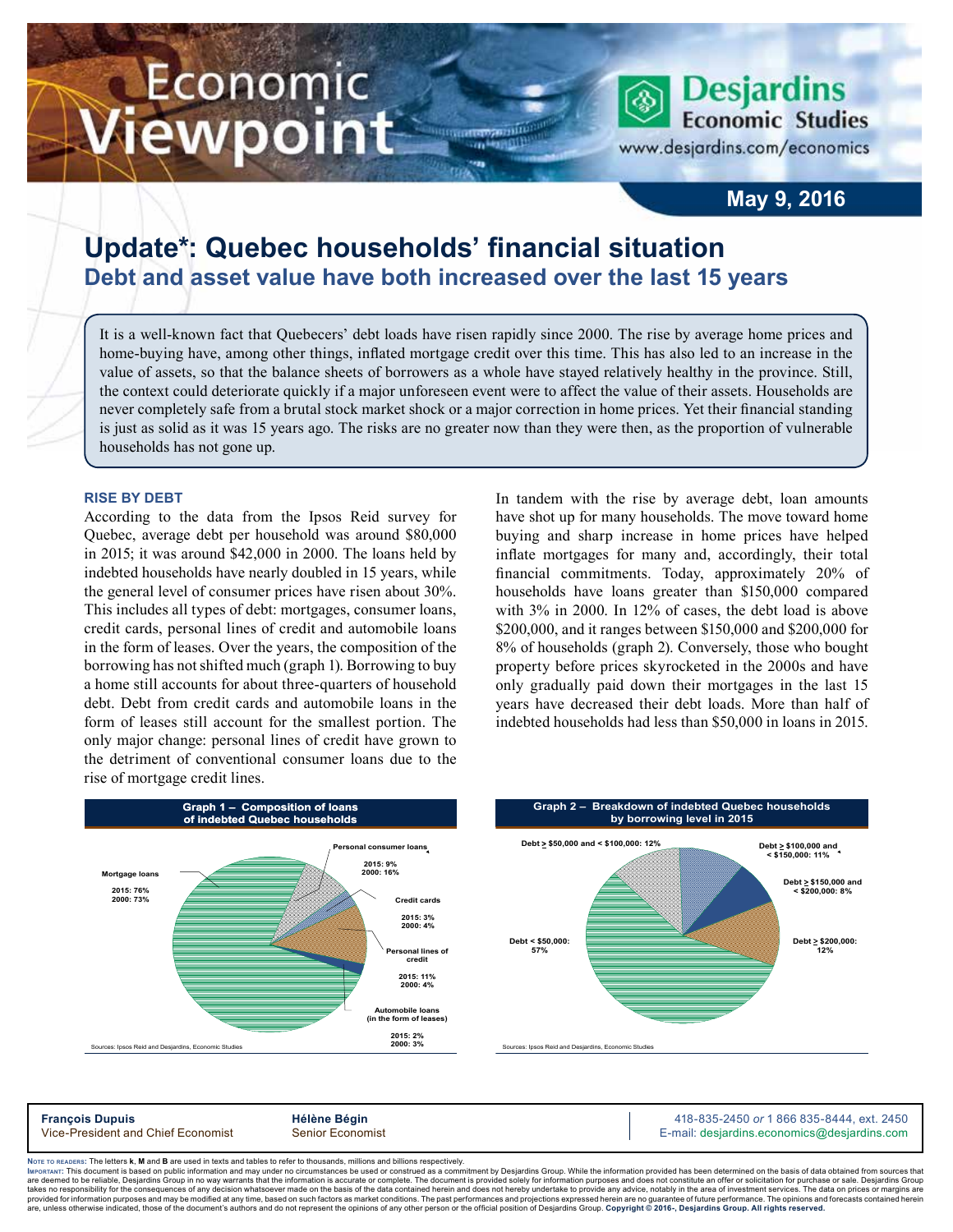

#### **Quick rise by assets**

What about assets? On average, total assets were close to \$300,000 per household last year, compared with \$145,000 in 2000 (graph 3). The average value of indebted households' assets has therefore more than doubled, rising a little more quickly than the value of loans. Assets include both financial and non-financial assets, such as homes, cars, furniture and personal property.



The value of financial assets<sup>1</sup> held in the form of chequing and savings accounts and by investment type (bonds and other guaranteed investments, mutual funds and equity) has increased moderately. More than almost 20% of households' total assets are held as investments. Despite the major stock market correction in 2007-2008, financial assets have increased in the last 15 years (graph 4). Their average value increased from about \$45,000 in 2000 to more than \$75,000 last year.



<sup>1</sup> Assets held in pension funds were not considered: this type of asset is not liquid, i.e. it cannot be used to pay off debts during the employee's working life.

The rise in the average home price, which went from about \$100,000 in 2000 to \$275,000 last year, is the main reason behind the solid increase in households' non-financial assets (graph 5). Homes account for two-thirds of the assets of indebted Quebecers, a greater proportion than 15 years ago (graph 6). Given that properties have gained more value than other items in Quebecers' assets, the share of other types of assets (non real estate) has lessened over time.







.<br>Ces: Ipsos Reid and Desjardins, Economic Studies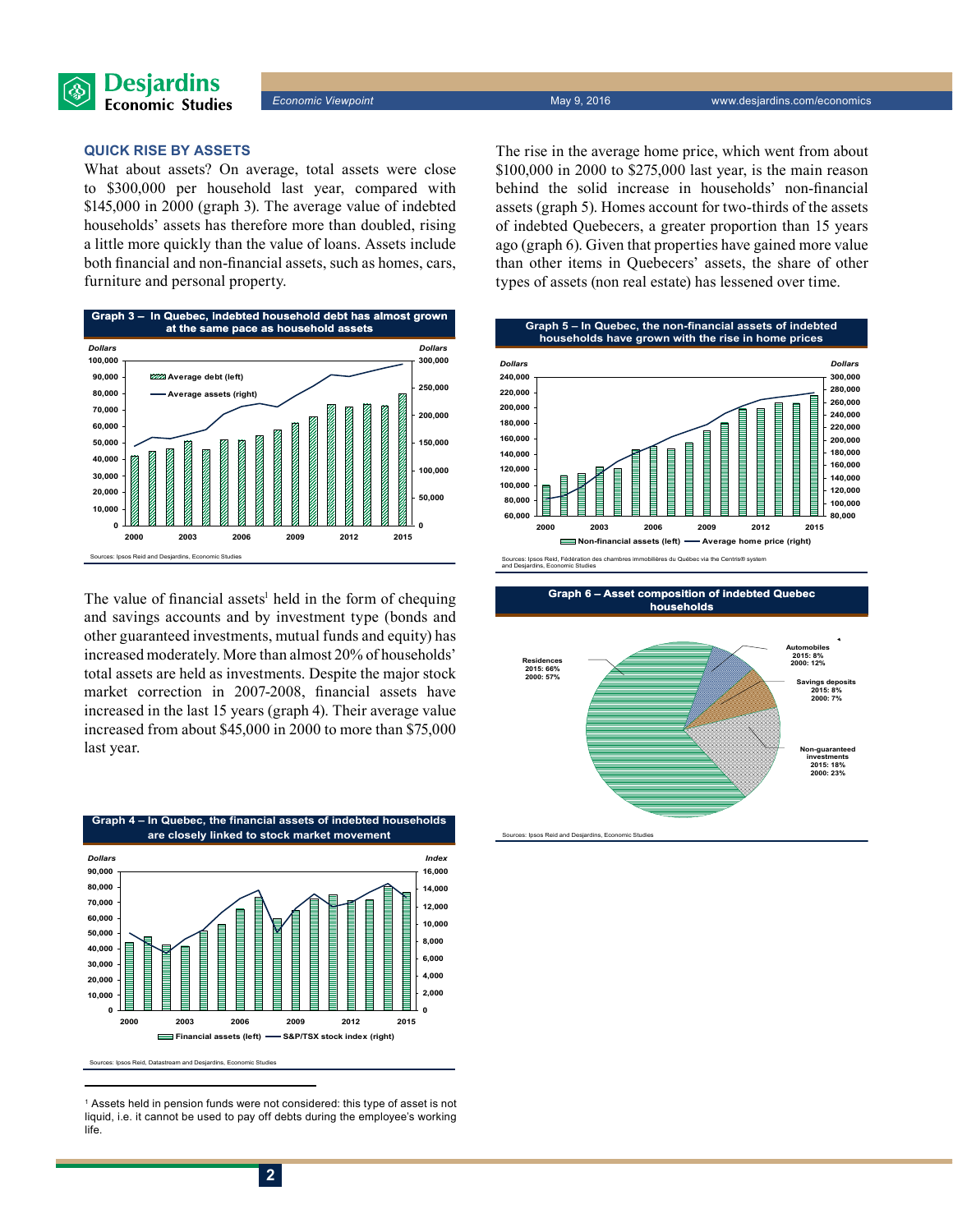**3**

The increase in the total value of household assets has changed the distribution of households by asset level substantially. More than 30% of households now have more than \$350,000 in assets; 15 years ago, they accounted for less than 10% (graph 7). The proportion of indebted households with assets ranging from \$250,000 to \$350,000 went from 8% in 2000 to 18% in 2015. Lastly, about one-quarter of households have less than \$50,000 in assets, a much smaller

**Graph 7 – Breakdown of indebted Quebec households by total assets in 2015 Assets** > **\$350,000: 31% Assets < \$50,000: 26% Assets > \$50,000 and < \$150,000: 11%** Sources: Ipsos Reid and Desiard **Assets > \$150,000 and < \$250,000: 14% Assets > \$250,000 and < \$300,000: 11% Assets > \$300,000 and < \$350,000: 7%**

#### **Weight of vulnerable households**

Over the last 15 years, the rise in Quebecers' debt has come with an almost equivalent increase in their assets. Accordingly, the debt-to-asset ratio (DAR) has been almost stable, oscillating in a band of 0.2 to 0.3 (graph 8), a level deemed comfortable. According to a study by Statistics Canada,<sup>2</sup> a ratio of 0.8, or 80%, is considered high. Beyond that level, households are in the discomfort zone, as their assets could not be enough to cover their loans.

households that may not be able to meet their financial obligations. Work by the Bank of Canada and Statistics Canada has established criteria to better identify how vulnerable households are. The ratio that assesses the degree to which households can cover their debts through their assets can be associated with a financial comfort zone (DAR < 0.8), a financial discomfort zone (DAR  $\geq$  0.8 and  $\leq$  2), and the insolvency threshold (DAR > 2). The bigger debt load a household has, the more vulnerable it is to events that could affect the value of its assets. A sudden, ongoing devaluation of its assets, such as a plunge by home prices or sharp stock market correction, could lead to major financial difficulties for households that already have a high debt-to-asset ratio. If revenue decrease caused by job loss, seraration or a serious illness, the situation can quickly become critical when the debt burden is high.

Beyond the general debt-to-asset ratio trend, it is its distribution that helps better pinpoint the proportion of

**2000 2003 2006 2009 2012 2015**

Sources: Ipsos Reid and Desjardins, Economic Studies

**0.0 0.1 0.2 0.3 0.4 0.5**

**0.6 0.7 0.8 0.9 1.0** *Ratio* **0.6 0.7 0.8 0.9 1.0 Debt-to-asset ratio (DAR)** *Ratio* **Graph 8 – The indebted household debt-to-asset ratio has been quite low for the last 15 years in Quebec Comfort zone DAR < 0.8**



number than previously.



**0.0 0.1 0.2 0.3 0.4 0.5**